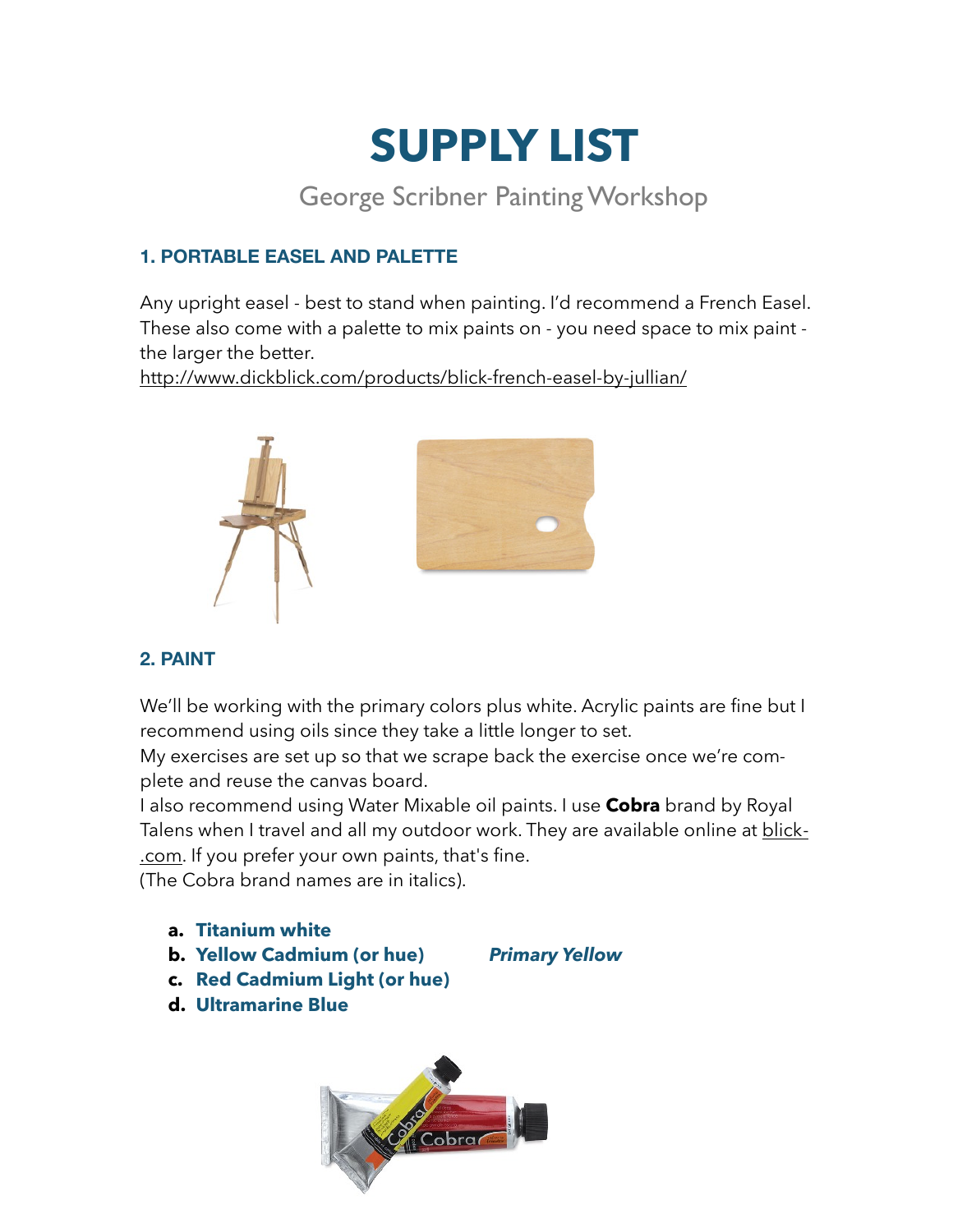### **3. BRUSHES**

a. One round # 2 (for details)

 b. Synthetic or Hog bristle Brights, # 6, # 10 (Princeton or Robert Simmons are both good brands)

<http://www.dickblick.com/products/winsor-and-newton-artisan-brushes/>



Types of Brushes

#### **4. CANVASES**

Two 11" X 14" 1/8" inch gessoed **Masonite** panels per day (no larger). If you can, please coat your panels in a mid value color, light gray or yellow ochre (you can use flat house paint or acrylics). Masonite **GESSOBOARD** or any smooth surface works best with water mixable oils. I have also used 1/8" Birch plywood cut to size at Home Depot and sealed with flat house paint.